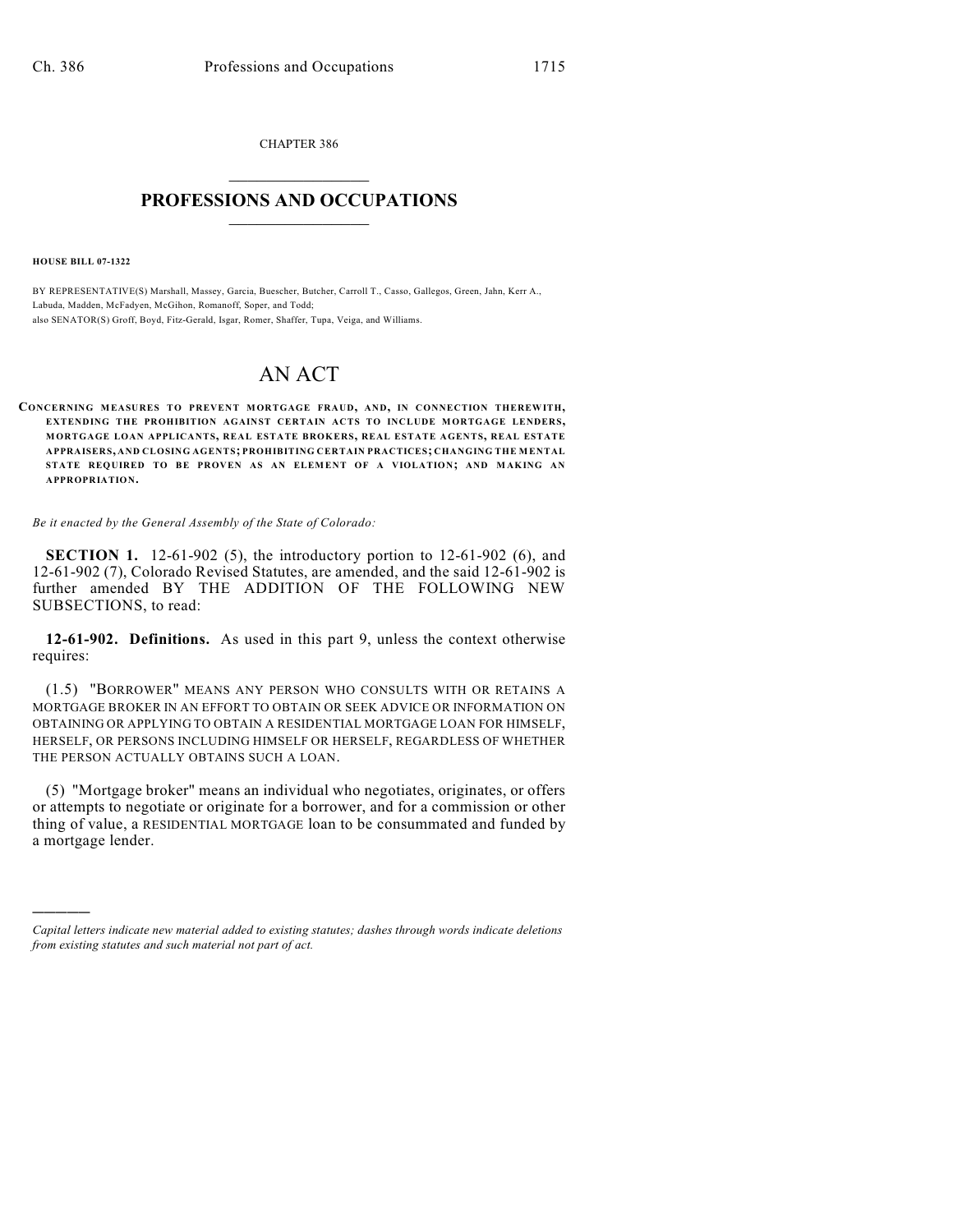(6) "Mortgage lender" means a lender who is in the business of making RESIDENTIAL mortgage loans if:

(7) "Originate" means to submit an application or documentation to a MORTGAGE lender or underwriter in an attempt to obtain a RESIDENTIAL MORTGAGE loan.

(8) "RESIDENTIAL MORTGAGE LOAN" MEANS A LOAN THAT IS PRIMARILY FOR PERSONAL, FAMILY, OR HOUSEHOLD USE AND THAT IS SECURED BY A MORTGAGE OR DEED OF TRUST ON RESIDENTIAL REAL ESTATE UPON WHICH IS CONSTRUCTED OR INTENDED TO BE CONSTRUCTED A SINGLE-FAMILY DWELLING OR MULTIPLE-FAMILY DWELLING OF FOUR OR FEWER UNITS.

**SECTION 2.** The introductory portion to 12-61-904 (1) and 12-61-904 (1) (e), Colorado Revised Statutes, are amended to read:

**12-61-904. Exemptions.** (1) EXCEPT AS OTHERWISE PROVIDED IN SECTION 12-61-911, this part 9 shall not apply to the following:

(e) A federal housing administration approved mortgagee or an appointed federal housing administration correspondent, acting through officers, partners, members, exclusive agents, contractors, or employees of such entities when making or brokering any mortgage loan; or

**SECTION 3.** Part 9 of article 61 of title 12, Colorado Revised Statutes, is amended BY THE ADDITION OF A NEW SECTION to read:

**12-61-904.5. Broker's relationship to borrower - rules.** (1) A MORTGAGE BROKER SHALL HAVE A DUTY OF GOOD FAITH AND FAIR DEALING IN ALL COMMUNICATIONS AND TRANSACTIONS WITH A BORROWER. SUCH DUTY INCLUDES, BUT IS NOT LIMITED TO:

(a) THE DUTY TO NOT RECOMMEND OR INDUCE THE BORROWER TO ENTER INTO A TRANSACTION THAT DOES NOT HAVE A REASONABLE, TANGIBLE NET BENEFIT TO THE BORROWER, CONSIDERING ALL OF THE CIRCUMSTANCES, INCLUDING THE TERMS OF A LOAN, THE COST OF A LOAN, AND THE BORROWER'S CIRCUMSTANCES;

(b) THE DUTY TO MAKE A REASONABLE INQUIRY CONCERNING THE BORROWER'S CURRENT AND PROSPECTIVE INCOME, EXISTING DEBTS AND OTHER OBLIGATIONS, AND ANY OTHER INFORMATION KNOWN TO THE MORTGAGE BROKER AND, AFTER MAKING SUCH INQUIRY, TO MAKE HIS OR HER BEST EFFORTS TO RECOMMEND, BROKER, OR ORIGINATE A RESIDENTIAL MORTGAGE LOAN THAT TAKES INTO CONSIDERATION THE INFORMATION SUBMITTED BY THE BORROWER; AND

(c) THE DUTY NOT TO COMMIT ANY UNCONSCIONABLE ACT OR PRACTICE LISTED IN SECTION 38-40-105 (1.7), C.R.S.

(2) FOR PURPOSES OF IMPLEMENTING SUBSECTION (1) OF THIS SECTION, THE DIRECTOR MAY ADOPT RULES DEFINING WHAT CONSTITUTES A REASONABLE, TANGIBLE NET BENEFIT TO THE BORROWER.

(3) A VIOLATION OF THIS SECTION CONSTITUTES A DECEPTIVE TRADE PRACTICE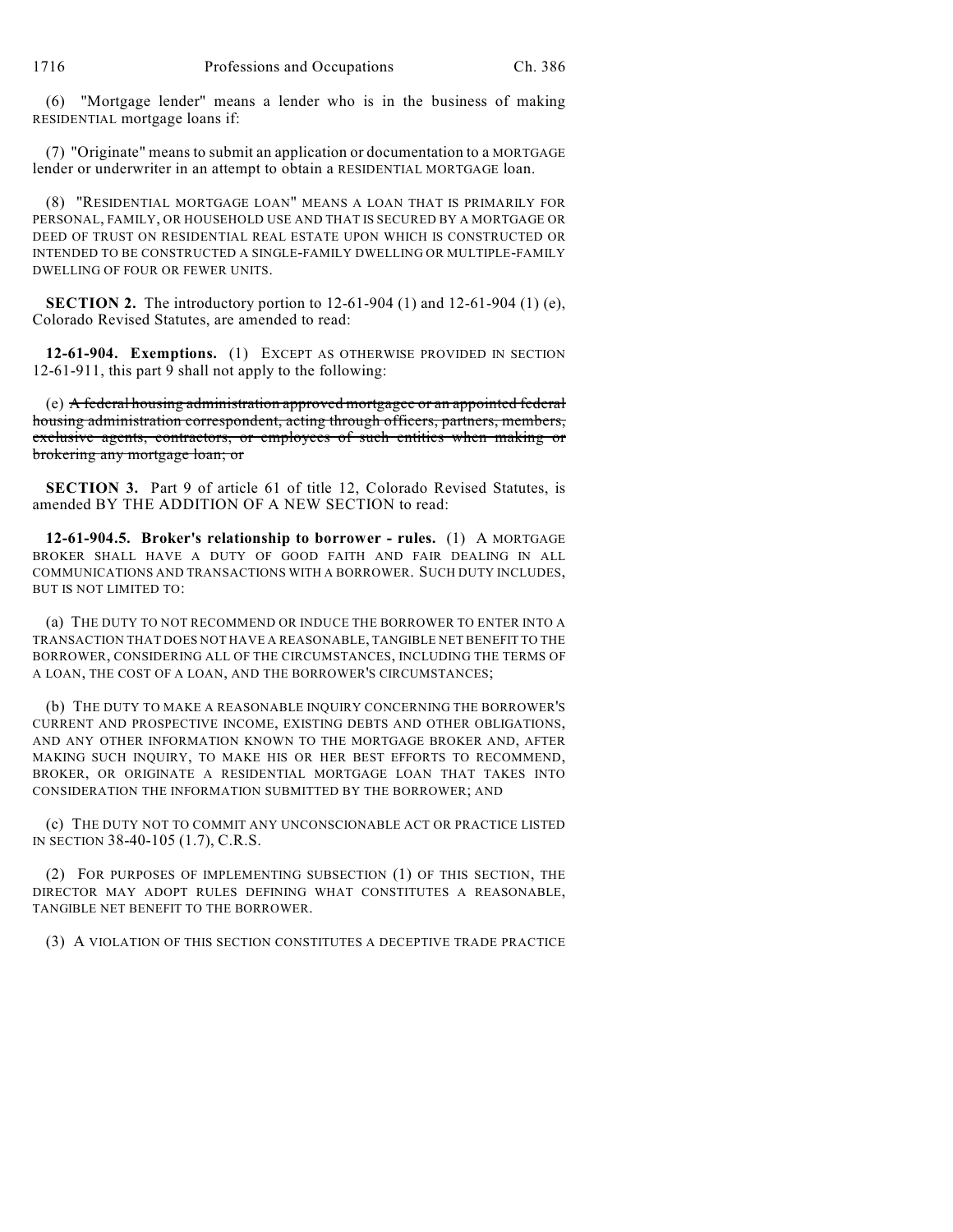UNDER THE "COLORADO CONSUMER PROTECTION ACT", ARTICLE 1 OF TITLE 6, C.R.S.

**SECTION 4.** The introductory portion to 12-61-905 (1) (c) and 12-61-905 (7), Colorado Revised Statutes, are amended, and the said 12-61-905 (1) is further amended BY THE ADDITION OF THE FOLLOWING NEW PARAGRAPHS, to read:

**12-61-905. Powers and duties of the director.** (1) The director shall deny, refuse to renew, or revoke the registration of an applicant who has:

(c) WITHIN THE LAST FIVE YEARS, had a license, registration, or certification issued by Colorado or another state revoked or suspended for fraud, deceit, material misrepresentation, theft, or the breach of a fiduciary duty, and such discipline denied the person authorization to practice as:

(d) BEEN ENJOINED WITHIN THE IMMEDIATELY PRECEDING FIVE YEARS UNDER THE LAWS OF THIS OR ANY OTHER STATE OR OF THE UNITED STATES FROM ENGAGING IN DECEPTIVE CONDUCT RELATING TO THE BROKERING OF A MORTGAGE LOAN;

(f) BEEN FOUND TO HAVE VIOLATED THE PROVISIONS OF SECTION 12-61-911.

 $(7)$  (a) If the director has reasonable cause to believe that a person is violating this part 9, including but not limited to section 12-61-910 (1), the director may enter an order requiring such person to cease and desist such violations.

(b) THE DIRECTOR, UPON HIS OR HER OWN MOTION MAY, AND, UPON THE COMPLAINT IN WRITING OF ANY PERSON, SHALL, INVESTIGATE THE ACTIVITIES OF ANY REGISTRANT OR LICENSEE OR ANY PERSON WHO ASSUMES TO ACT IN SUCH CAPACITY WITHIN THE STATE. IN ADDITION TO ANY OTHER PENALTY WHICH MAY BE IMPOSED PURSUANT TO THIS PART 9, ANY PERSON VIOLATING ANY PROVISION OF THIS PART 9 OR ANY RULES PROMULGATED PURSUANT TO THIS ARTICLE MAY BE FINED UPON A FINDING OF MISCONDUCT BY THE DIRECTOR AS FOLLOWS:

(I) IN THE FIRST ADMINISTRATIVE PROCEEDING, A FINE NOT IN EXCESS OF ONE THOUSAND DOLLARS PER ACT OR OCCURRENCE;

(II) IN ANY SUBSEQUENT ADMINISTRATIVE PROCEEDING, A FINE NOT LESS THAN ONE THOUSAND DOLLARS NOR IN EXCESS OF TWO THOUSAND DOLLARS PER ACT OR OCCURRENCE.

(c) ALL FINES COLLECTED PURSUANT TO THIS SUBSECTION (7) SHALL BE TRANSFERRED TO THE STATE TREASURER, WHO SHALL CREDIT SUCH MONEYS TO THE MORTGAGE BROKER LICENSING CASH FUND CREATED IN SECTION 12-61-908.

**SECTION 5.** Part 9 of article 61 of title 12, Colorado Revised Statutes, is amended BY THE ADDITION OF A NEW SECTION to read:

**12-61-910.3. Rule-making authority.** THE DIRECTOR SHALL HAVE AUTHORITY TO PROMULGATE RULES AS NECESSARY TO ENABLE THE DIRECTOR TO CARRY OUT THE DIRECTOR'S DUTIES UNDER THIS PART 9.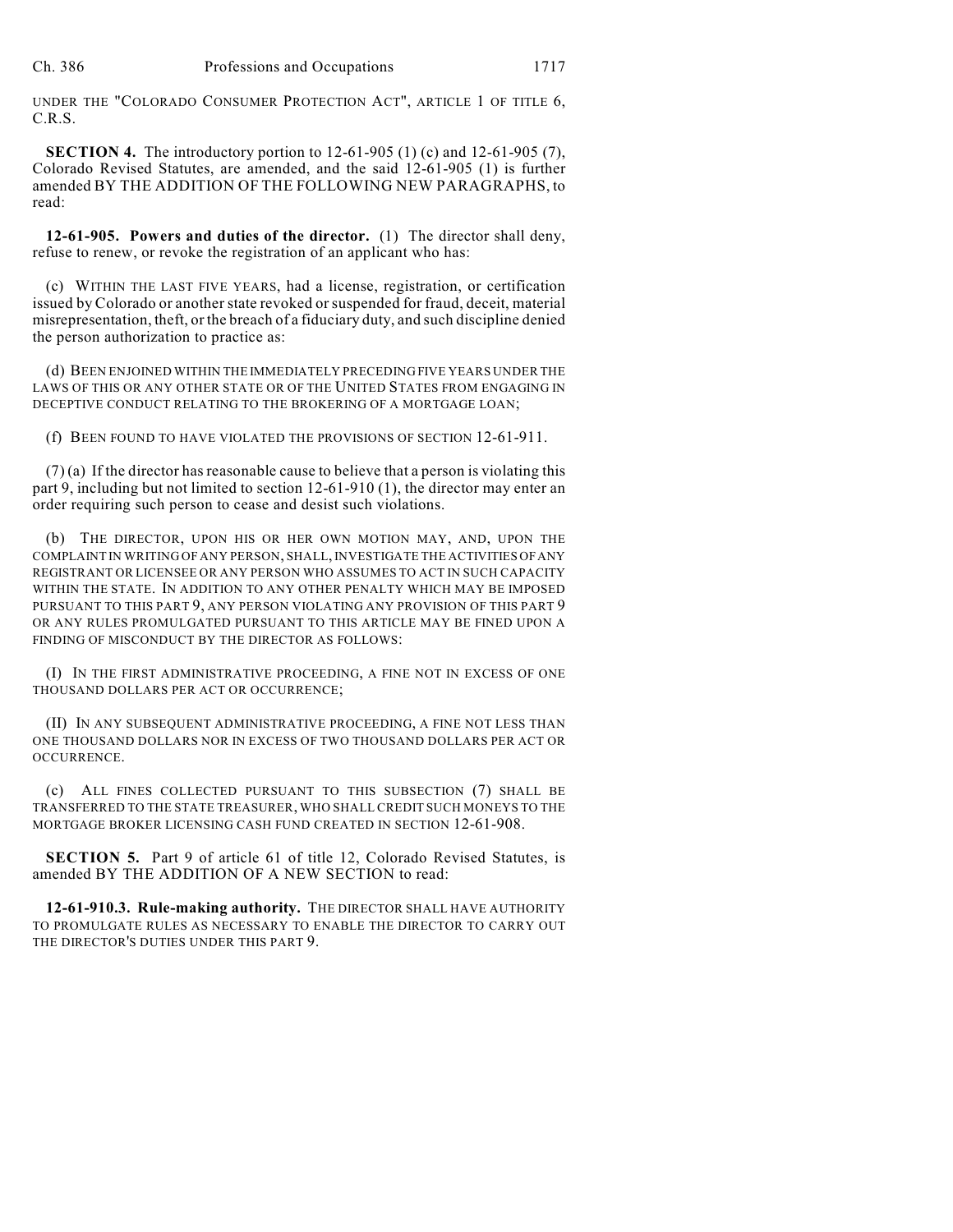**SECTION 6.** 12-61-911, Colorado Revised Statutes, is REPEALED AND REENACTED, WITH AMENDMENTS, to read:

**12-61-911. Prohibited conduct - fraud - misrepresentation - conflict of interest - rules.** (1) A MORTGAGE BROKER, INCLUDING A MORTGAGE BROKER OTHERWISE EXEMPTED FROM THIS PART  $9$  BY SECTION 12-61-904 (1) (b) OR (1) (c), SHALL NOT:

(a) DIRECTLY OR INDIRECTLY EMPLOY ANY SCHEME, DEVICE, OR ARTIFICE TO DEFRAUD OR MISLEAD BORROWERS OR LENDERS OR TO DEFRAUD ANY PERSON;

(b) ENGAGE IN ANY UNFAIR OR DECEPTIVE PRACTICE TOWARD ANY PERSON;

(c) OBTAIN PROPERTY BY FRAUD OR MISREPRESENTATION;

(d) SOLICIT OR ENTER INTO A CONTRACT WITH A BORROWER THAT PROVIDES IN SUBSTANCE THAT THE MORTGAGE BROKER MAY EARN A FEE OR COMMISSION THROUGH THE MORTGAGE BROKER'S "BEST EFFORTS" TO OBTAIN A LOAN EVEN THOUGH NO LOAN IS ACTUALLY OBTAINED FOR THE BORROWER;

(e) SOLICIT, ADVERTISE, OR ENTER INTO A CONTRACT FOR SPECIFIC INTEREST RATES, POINTS, OR OTHER FINANCING TERMS UNLESS THE TERMS ARE ACTUALLY AVAILABLE AT THE TIME OF SOLICITING, ADVERTISING, OR CONTRACTING FROM A LENDER WITH WHOM THE MORTGAGE BROKER MAINTAINS A WRITTEN CORRESPONDENT OR LOAN BROKER AGREEMENT UNDER SECTION 12-61-913;

(f) FAIL TO MAKE A DISCLOSURE TO A LOAN APPLICANT OR A NONINSTITUTIONAL INVESTOR AS REQUIRED BY SECTION 12-61-914 AND ANY OTHER APPLICABLE STATE OR FEDERAL LAW;

(g) MAKE, IN ANY MANNER, ANY FALSE OR DECEPTIVE STATEMENT OR REPRESENTATION WITH REGARD TO THE RATES, POINTS, OR OTHER FINANCING TERMS OR CONDITIONS FOR A RESIDENTIAL MORTGAGE LOAN OR ENGAGE IN "BAIT AND SWITCH" ADVERTISING;

(h) NEGLIGENTLY MAKE ANY FALSE STATEMENT OR KNOWINGLY AND WILLFULLY MAKE ANY OMISSION OF MATERIAL FACT IN CONNECTION WITH ANY REPORTS FILED BY A MORTGAGE BROKER OR IN CONNECTION WITH ANY INVESTIGATION CONDUCTED BY THE DIVISION;

(i) ADVERTISE ANY RATE OF INTEREST WITHOUT CONSPICUOUSLY DISCLOSING THE ANNUAL PERCENTAGE RATE IMPLIED BY SUCH RATE OF INTEREST;

(j) FAIL TO COMPLY WITH ANY REQUIREMENT OF THE FEDERAL "TRUTH IN LENDING ACT", 15 U.S.C. SEC. 1601 AND REGULATION Z, 12 CFR 226; THE "REAL ESTATE SETTLEMENT PROCEDURES ACT OF 1974", 12 U.S.C. SEC. 2601 AND REGULATION X, 24 CFR 3500; THE "EQUAL CREDIT OPPORTUNITY ACT", 15 U.S.C. SEC. 1691 AND REGULATION B,CFR 202.9, 202.11, AND 202.12;TITLE V, SUBTITLE A OF THE FINANCIAL MODERNIZATION ACT OF 1999 (KNOWN AS THE "GRAMM-LEACH-BLILEY ACT"), 12 U.S.C. SECS. 6801-6809; THE FEDERAL TRADE COMMISSION'S PRIVACY RULES, 16 CFR 313-314, MANDATED BY THE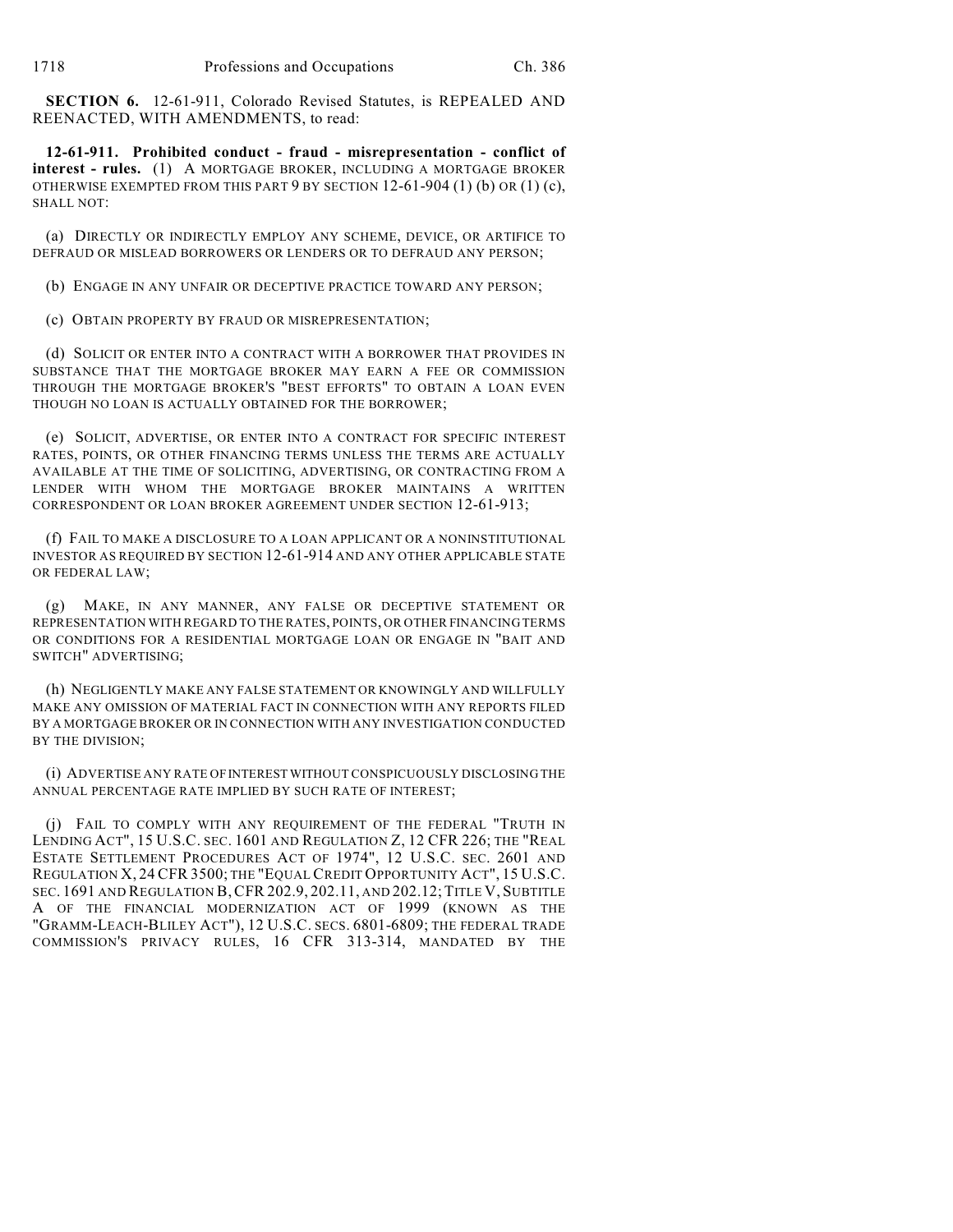"GRAMM-LEACH-BLILEY ACT"; THE "HOME MORTGAGE DISCLOSURE ACT OF 1975", 12 U.S.C. SEC. 2801 ET SEQ. AND REGULATION C, HOME MORTGAGE DISCLOSURE; THE "FEDERAL TRADE COMMISSION ACT", 12 CFR 203, 15 U.S.C. SEC. 45(a); THE "TELEMARKETING AND CONSUMER FRAUD AND ABUSE PREVENTION ACT", 15 U.S.C. SECS. 6101 TO 6108; AND THE FEDERAL TRADE COMMISSION TELEPHONE SALES RULE, 16 CFR 310, AS AMENDED, IN ANY ADVERTISING OF RESIDENTIAL MORTGAGE LOANS OR ANY OTHER APPLICABLE MORTGAGE BROKER ACTIVITIES COVERED BY THE ACTS. THE DIRECTOR MAY ADOPT RULES REQUIRING MORTGAGE BROKERS TO COMPLY WITH OTHER APPLICABLE FEDERAL STATUTES AND REGULATIONS IN ANY ADVERTISING OF RESIDENTIAL MORTGAGE LOANS, OR ANY OTHER MORTGAGE BROKER ACTIVITY.

(k) FAIL TO PAY A THIRD-PARTY PROVIDER, NO LATER THAN THIRTY DAYS AFTER THE RECORDING OF THE LOAN CLOSING DOCUMENTS OR NINETY DAYS AFTER COMPLETION OF THE THIRD-PARTY SERVICE, WHICHEVER COMES FIRST, UNLESS OTHERWISE AGREED OR UNLESS THE THIRD-PARTY SERVICE PROVIDER HAS BEEN NOTIFIED IN WRITING THAT A BONA FIDE DISPUTE EXISTS REGARDING THE PERFORMANCE OR QUALITY OF THE THIRD-PARTY SERVICE;

(l) COLLECT, CHARGE, ATTEMPT TO COLLECT OR CHARGE, OR USE OR PROPOSE ANY AGREEMENT PURPORTING TO COLLECT OR CHARGE ANY FEE PROHIBITED BY SECTION 12-61-914 OR 12-61-915; OR

(m) FAIL TO COMPLY WITH ANY PROVISION OF THIS PART 9 OR ANY RULE ADOPTED PURSUANT TO THIS PART 9.

**SECTION 7.** Part 9 of article 61 of title 12, Colorado Revised Statutes, is amended BY THE ADDITION OF THE FOLLOWING NEW SECTIONS to read:

**12-61-912. Dual status as real estate broker or salesperson - requirements.** (1) UNLESS A MORTGAGE BROKER COMPLIES WITH BOTH SUBSECTIONS (2) AND (3) OF THIS SECTION, HE OR SHE SHALL NOT ACT AS A LOAN ORIGINATOR IN ANY TRANSACTION IN WHICH:

(a) THE MORTGAGE BROKER ACTS OR HAS ACTED AS A REAL ESTATE BROKER OR SALESPERSON; OR

(b) ANOTHER PERSON DOING BUSINESS UNDER THE SAME LICENSED REAL ESTATE BROKER ACTS OR HAS ACTED AS A REAL ESTATE BROKER OR SALESPERSON.

(2) BEFORE PROVIDING MORTGAGE SERVICES TO THE BORROWER, A MORTGAGE BROKER SHALL MAKE A FULL AND FAIR DISCLOSURE TO THE BORROWER, IN ADDITION TO ANY OTHER DISCLOSURES REQUIRED BY THIS PART 9 OR OTHER LAWS, OF ALL MATERIAL FEATURES OF THE LOAN PRODUCT AND ALL FACTS MATERIAL TO THE TRANSACTION.

(3) (a) A REAL ESTATE BROKER OR SALESPERSON LICENSED UNDER PART 1 OF THIS ARTICLE WHO ALSO ACTS AS A MORTGAGE BROKER SHALL CARRY ON SUCH MORTGAGE BROKER BUSINESS ACTIVITIES AND SHALL MAINTAIN SUCH PERSON'S MORTGAGE BROKER BUSINESS RECORDS SEPARATE AND APART FROM THE REAL ESTATE BROKER ACTIVITIES CONDUCTED PURSUANT TO PART 1 OF THIS ARTICLE.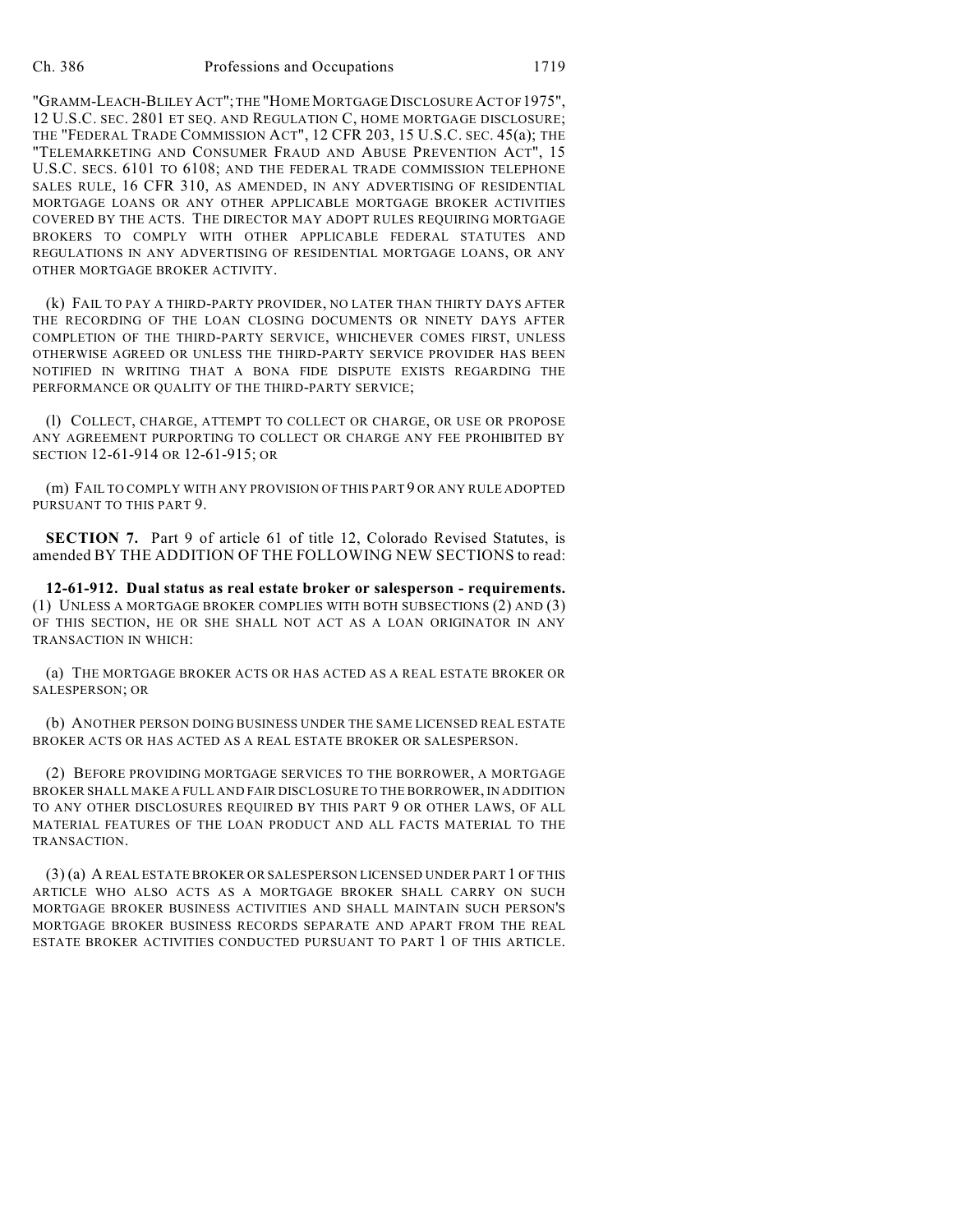SUCH ACTIVITIES SHALL BE DEEMED SEPARATE AND APART EVEN IF THEY ARE CONDUCTED AT AN OFFICE LOCATION WITH A COMMON ENTRANCE AND MAILING ADDRESS IF:

(I) EACH BUSINESS IS CLEARLY IDENTIFIED BY A SIGN VISIBLE TO THE PUBLIC;

(II) EACH BUSINESS IS PHYSICALLY SEPARATED WITHIN THE OFFICE FACILITY; AND

(III) NO DECEPTION OF THE PUBLIC AS TO THE SEPARATE IDENTITIES OF THE BROKER BUSINESS FIRMS RESULTS.

(b) THIS SUBSECTION (3) SHALL NOT REQUIRE A REAL ESTATE BROKER OR SALESPERSON LICENSED UNDER PART 1 OF THIS ARTICLE WHO ALSO ACTS AS A MORTGAGE BROKER TO MAINTAIN A PHYSICAL SEPARATION WITHIN THE OFFICE FACILITY FOR THE CONDUCT OF ITS REAL ESTATE AND MORTGAGE BROKER ACTIVITIES IF THE DIRECTOR DETERMINES THAT MAINTAINING SUCH PHYSICAL SEPARATION WOULD CONSTITUTE AN UNDUE FINANCIAL HARDSHIP UPON THE MORTGAGE BROKER AND IS UNNECESSARY FOR THE PROTECTION OF THE PUBLIC.

**12-61-913. Written contract required - effect.** (1) EVERY CONTRACT BETWEEN A MORTGAGE BROKER AND A BORROWER SHALL BE IN WRITING AND SHALL CONTAIN THE ENTIRE AGREEMENT OF THE PARTIES.

(2) A MORTGAGE BROKER SHALL HAVE A WRITTEN CORRESPONDENT OR LOAN BROKER AGREEMENT WITH A LENDER BEFORE ANY SOLICITATION OF, OR CONTRACTING WITH, ANY MEMBER OF THE PUBLIC.

**12-61-914. Written disclosure of fees and costs - contents - limits on fees lock-in agreement terms - rules.** (1) WITHIN THREE BUSINESS DAYS AFTER RECEIPT OF A LOAN APPLICATION OR ANY MONEYS FROM A BORROWER, A MORTGAGE BROKER SHALL PROVIDE TO EACH BORROWER A FULL WRITTEN DISCLOSURE CONTAINING AN ITEMIZATION AND EXPLANATION OF ALL FEES AND COSTS THAT THE BORROWER IS REQUIRED TO PAY IN CONNECTION WITH OBTAINING A RESIDENTIAL MORTGAGE LOAN, AND SPECIFYING THE FEE OR FEES THAT INURE TO THE BENEFIT OF THE MORTGAGE BROKER. A GOOD-FAITH ESTIMATE OF A FEE OR COST SHALL BE PROVIDED IF THE EXACT AMOUNT OF THE FEE OR COST IS NOT DETERMINABLE. EXCEPT AS REQUIRED BY PARAGRAPH (c) OF SUBSECTION (2) OF THIS SECTION, THIS SUBSECTION (1) SHALL NOT BE CONSTRUED TO REQUIRE DISCLOSURE OF THE DISTRIBUTION OR BREAKDOWN OF LOAN FEES, DISCOUNTS, OR POINTS BETWEEN THE MORTGAGE BROKER AND ANY LENDER OR INVESTOR.

(2) THE WRITTEN DISCLOSURE SHALL CONTAIN THE FOLLOWING INFORMATION:

(a) THE ANNUAL PERCENTAGE RATE, FINANCE CHARGE, AMOUNT FINANCED, TOTAL AMOUNT OF ALL PAYMENTS, NUMBER OF PAYMENTS, AMOUNT OF EACH PAYMENT, AMOUNT OF POINTS OR PREPAID INTEREST, AND THE CONDITIONS AND TERMS UNDER WHICH ANY LOAN TERMS MAY CHANGE BETWEEN THE TIME OF DISCLOSURE AND CLOSING OF THE LOAN. IF THE INTEREST RATE IS VARIABLE, THE WRITTEN DISCLOSURE SHALL CLEARLY DESCRIBE THE CIRCUMSTANCES UNDER WHICH THE RATE MAY INCREASE, ANY LIMITATION ON THE INCREASE, THE EFFECT OF AN INCREASE, AND AN EXAMPLE OF THE PAYMENT TERMS RESULTING FROM AN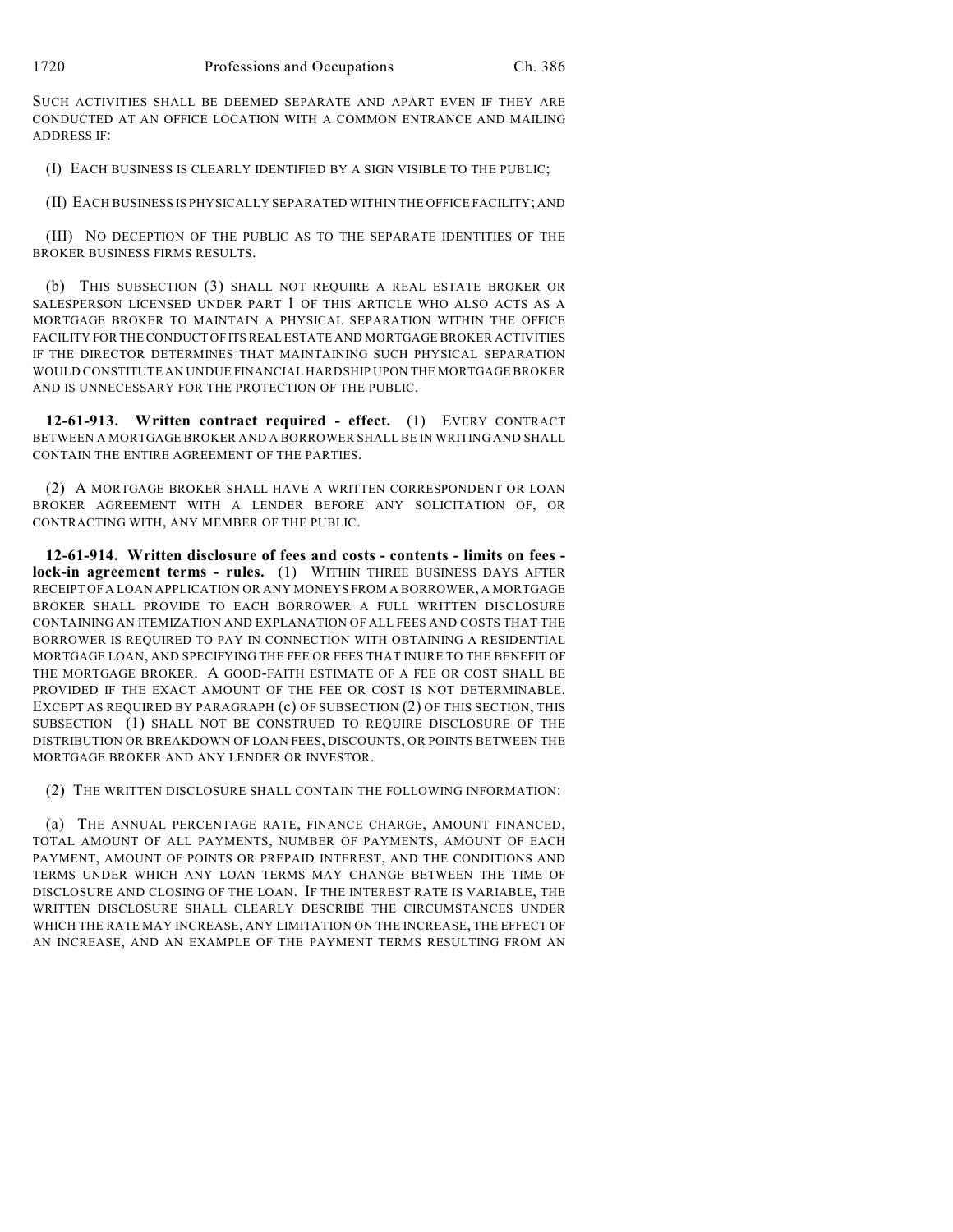## INCREASE.

(b) THE ITEMIZED COSTS OF ANY CREDIT REPORT, APPRAISAL, TITLE REPORT, TITLE INSURANCE POLICY, MORTGAGE INSURANCE, ESCROW FEE, PROPERTY TAX, INSURANCE, STRUCTURAL OR PEST INSPECTION, AND ANY OTHER THIRD-PARTY PROVIDER'S COSTS ASSOCIATED WITH THE RESIDENTIAL MORTGAGE LOAN;

(c) IF APPLICABLE, THE AMOUNT OF ANY COMMISSION OR OTHER COMPENSATION TO BE PAID TO THE MORTGAGE BROKER, INCLUDING THE MANNER IN WHICH SUCH COMMISSION OR OTHER COMPENSATION IS CALCULATED AND THE RELATIONSHIP OF SUCH COMMISSION OR OTHER COMPENSATION TO THE COST OF THE LOAN RECEIVED BY THE BORROWER;

(d) IF APPLICABLE, THE COST, TERMS, DURATION, AND CONDITIONS OF A LOCK-IN AGREEMENT AND WHETHER A LOCK-IN AGREEMENT HAS BEEN ENTERED, WHETHER THE LOCK-IN AGREEMENT IS GUARANTEED BY THE MORTGAGE BROKER OR LENDER, AND, IF A LOCK-IN AGREEMENT HAS NOT BEEN ENTERED, DISCLOSURE IN A FORM ACCEPTABLE TO THE DIRECTOR THAT THE DISCLOSED INTEREST RATE AND TERMS ARE SUBJECT TO CHANGE;

(e) A STATEMENT THAT IF THE BORROWER IS UNABLE TO OBTAIN A LOAN FOR ANY REASON, THE MORTGAGE BROKER MUST, WITHIN FIVE DAYS AFTER A WRITTEN REQUEST BY THE BORROWER, GIVE COPIES OF EACH APPRAISAL, TITLE REPORT, AND CREDIT REPORT PAID FOR BY THE BORROWER TO THE BORROWER, AND TRANSMIT THE APPRAISAL, TITLE REPORT, OR CREDIT REPORT TO ANY OTHER MORTGAGE BROKER OR LENDER TO WHOM THE BORROWER DIRECTS THE DOCUMENTS TO BE SENT;

(f) WHETHER AND UNDER WHAT CONDITIONS ANY LOCK-IN FEES ARE REFUNDABLE TO THE BORROWER; AND

(g) A STATEMENT PROVIDING THAT MONEYS PAID BY THE BORROWER TO THE MORTGAGE BROKER FOR THIRD-PARTY PROVIDER SERVICES ARE HELD IN A TRUST ACCOUNT AND ANY MONEYS REMAINING AFTER PAYMENT TO THIRD-PARTY PROVIDERS WILL BE REFUNDED.

(3) IF, AFTER THE WRITTEN DISCLOSURE IS PROVIDED UNDER THIS SECTION, A MORTGAGE BROKER ENTERS INTO A LOCK-IN AGREEMENT WITH A BORROWER OR REPRESENTS TO THE BORROWER THAT THE BORROWER HAS ENTERED INTO A LOCK-IN AGREEMENT, THEN NO LESS THAN THREE BUSINESS DAYS THEREAFTER, INCLUDING SATURDAYS, THE MORTGAGE BROKER SHALL DELIVER OR SEND BY FIRST-CLASS MAIL TO THE BORROWER A WRITTEN CONFIRMATION OF THE TERMS OF THE LOCK-IN AGREEMENT, WHICH SHALL INCLUDE A COPY OF THE DISCLOSURE MADE UNDER PARAGRAPH (d) OF SUBSECTION (2) OF THIS SECTION.

(4) (a) EXCEPT AS OTHERWISE PROVIDED IN PARAGRAPH (b) OF THIS SUBSECTION (4), A MORTGAGE BROKER SHALL NOT CHARGE ANY FEE THAT INURES TO THE BENEFIT OF THE MORTGAGE BROKER AND THAT EXCEEDS THE FEE DISCLOSED ON THE WRITTEN DISCLOSURE PURSUANT TO THIS SECTION UNLESS:

(I) THE NEED TO CHARGE THE FEE WAS NOT REASONABLY FORESEEABLE AT THE TIME THE WRITTEN DISCLOSURE WAS PROVIDED; AND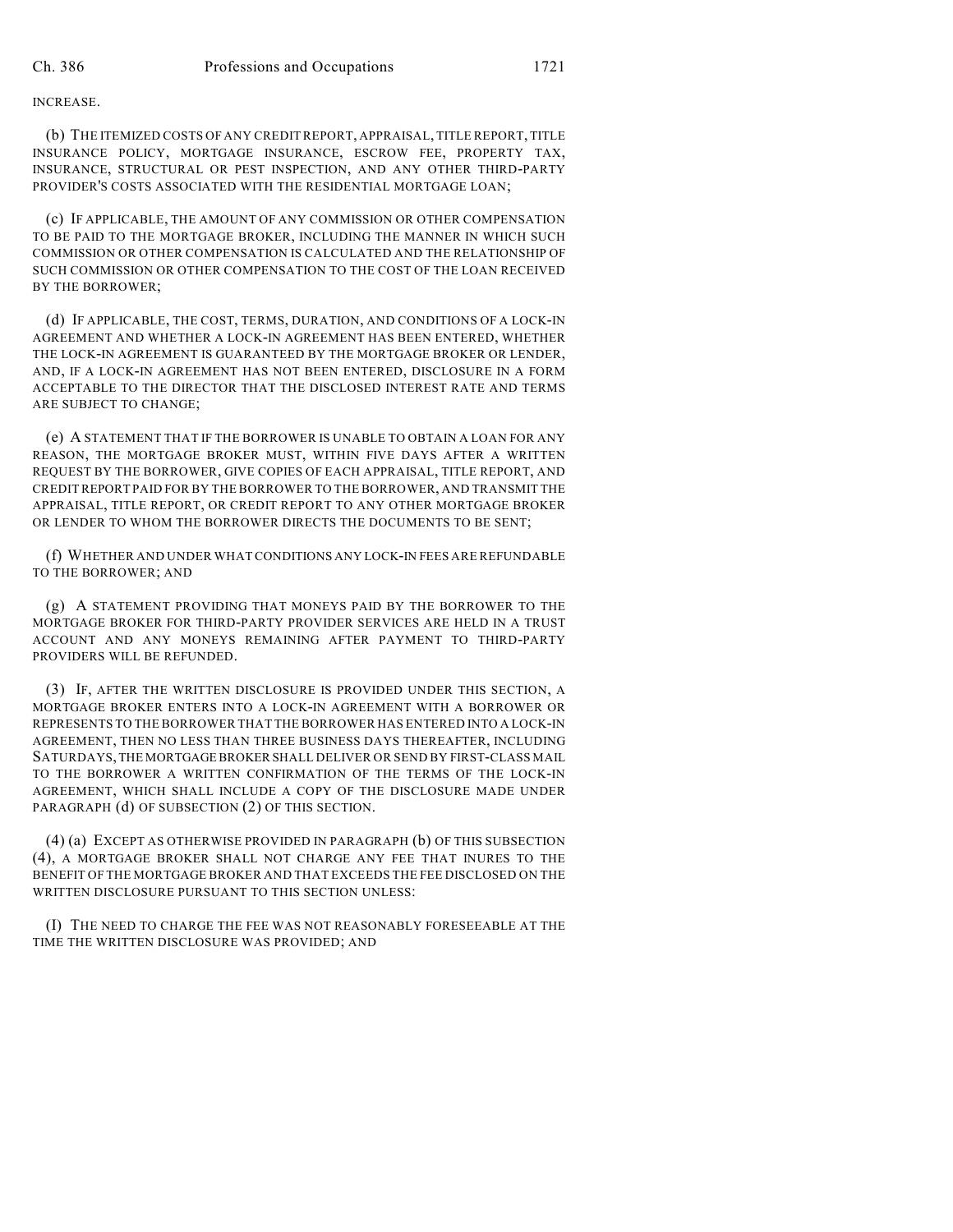(II) THE MORTGAGE BROKER HAS PROVIDED TO THE BORROWER, NO LESS THAN THREE BUSINESS DAYS PRIOR TO THE SIGNING OF THE LOAN CLOSING DOCUMENTS, A CLEAR WRITTEN EXPLANATION OF THE FEE AND THE REASON FOR CHARGING A FEE EXCEEDING THAT WHICH WAS PREVIOUSLY DISCLOSED.

(b) IF THE BORROWER'S CLOSING COSTS ON THE FINAL SETTLEMENT STATEMENT, EXCLUDING PREPAID ESCROWED COSTS OF OWNERSHIP AS DEFINED BY THE DIRECTOR BY RULE, DO NOT EXCEED THE TOTAL CLOSING COSTS IN THE MOST RECENT GOOD-FAITH ESTIMATE, EXCLUDING PREPAID ESCROWED COSTS OF OWNERSHIP, NO OTHER DISCLOSURES SHALL BE REQUIRED BY THIS SUBSECTION (4).

**12-61-915. Fee, commission, or compensation - when permitted - amount.** (1) EXCEPT AS OTHERWISE PERMITTED BY SUBSECTION (2) OR (3) OF THIS SECTION, A MORTGAGE BROKER SHALL NOT RECEIVE A FEE, COMMISSION, OR COMPENSATION OF ANY KIND IN CONNECTION WITH THE PREPARATION, NEGOTIATION, OR BROKERING OF A RESIDENTIAL MORTGAGE LOAN UNLESS A BORROWER ACTUALLY OBTAINS A LOAN FROM A LENDER ON THE TERMS AND CONDITIONS AGREED TO BY THE BORROWER AND MORTGAGE BROKER.

(2) IF THE MORTGAGE BROKER HAS OBTAINED FOR THE BORROWER A WRITTEN COMMITMENT FROM A LENDER FOR A LOAN ON THE TERMS AND CONDITIONS AGREED TO BY THE BORROWER AND THE MORTGAGE BROKER, AND THE BORROWER FAILS TO CLOSE ON THE LOAN THROUGH NO FAULT OF THE MORTGAGE BROKER, THE MORTGAGE BROKER MAY CHARGE A FEE, NOT TO EXCEED THREE HUNDRED DOLLARS, FOR SERVICES RENDERED, PREPARATION OF DOCUMENTS, OR TRANSFER OF DOCUMENTS IN THE BORROWER'S FILE THAT WERE PREPARED OR PAID FOR BY THE BORROWER IF THE FEE IS NOT OTHERWISE PROHIBITED BY THE FEDERAL "TRUTH IN LENDING ACT", 15 U.S.C. SEC. 1601, AND REGULATION Z, 12 CFR 226, AS AMENDED.

(3) A MORTGAGE BROKER MAY SOLICIT OR RECEIVE FEES FOR THIRD-PARTY PROVIDER GOODS OR SERVICES IN ADVANCE. FEES FOR ANY GOODS OR SERVICES NOT PROVIDED SHALL BE REFUNDED TO THE BORROWER, AND THE MORTGAGE BROKER MAY NOT CHARGE MORE FOR THE GOODS AND SERVICES THAN THE ACTUAL COSTS OF THE GOODS OR SERVICES CHARGED BY THE THIRD-PARTY PROVIDER.

**SECTION 8.** The introductory portion to 38-40-105 (1) and 38-40-105 (1) (b), Colorado Revised Statutes, are amended, and the said 38-40-105 (1) is further amended BY THE ADDITION OF A NEW PARAGRAPH, to read:

**38-40-105. Prohibited acts by participants in certain mortgage loan transactions.** (1) The following acts by any mortgage broker, or mortgage originator, MORTGAGE LENDER, MORTGAGE LOAN APPLICANT, REAL ESTATE APPRAISER, OR CLOSING AGENT, OTHER THAN A PERSON WHO PROVIDES CLOSING OR SETTLEMENT SERVICES SUBJECT TO REGULATION BY THE DIVISION OF INSURANCE, with respect to any loan that is secured by a first or subordinate mortgage or deed or trust lien against a dwelling are prohibited:

(b) To knowingly make a false promise or misrepresentation or conceal an essential or material fact to entice either a borrower or a creditor to enter into a mortgage agreement WHEN, UNDER THE TERMS AND CIRCUMSTANCES OF THE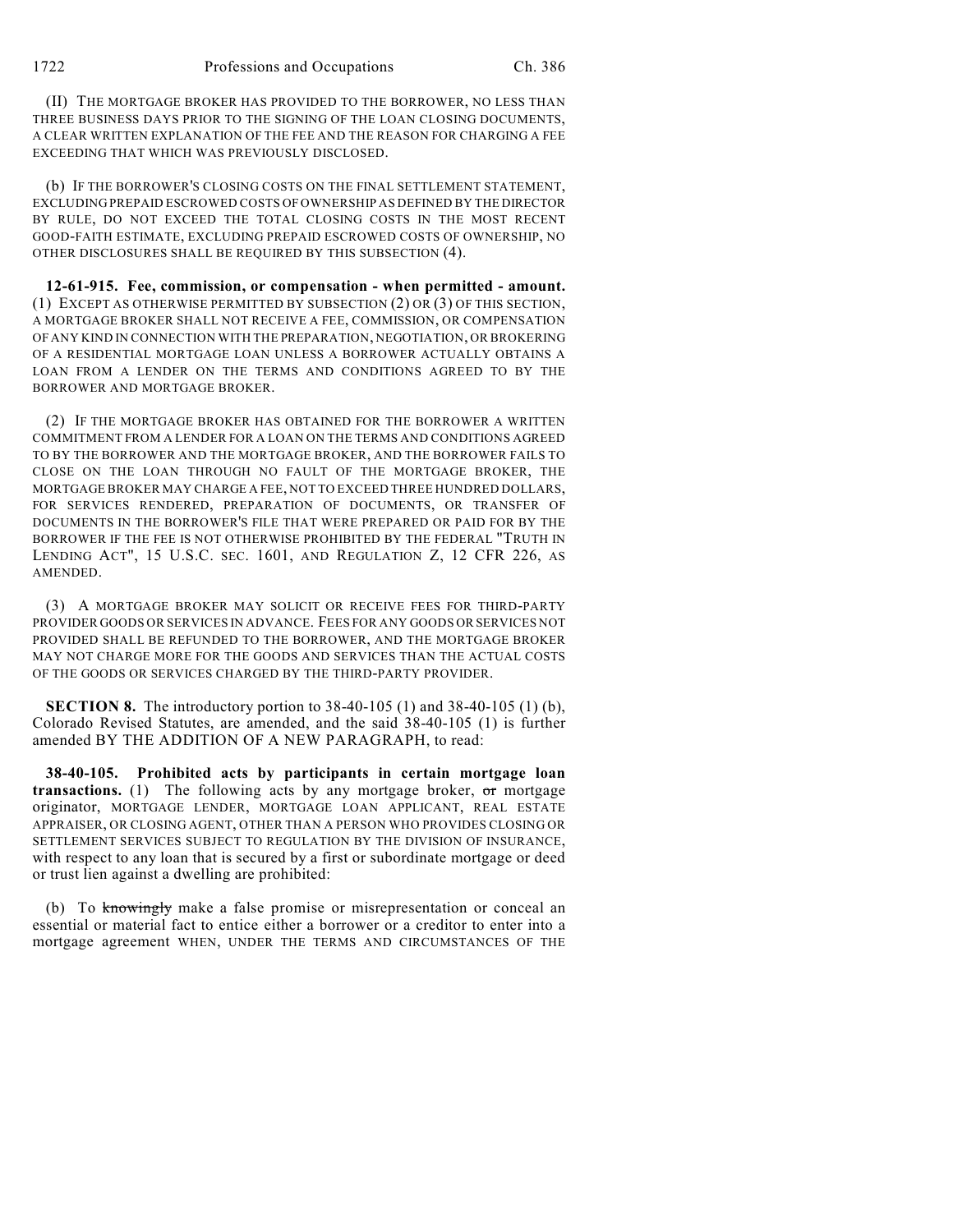TRANSACTION, HE OR SHE KNEW OR REASONABLY SHOULD HAVE KNOWN OF SUCH FALSITY, MISREPRESENTATION, OR CONCEALMENT;

(e) TO KNOWINGLY FACILITATE THE CONSUMMATION OF A MORTGAGE LOAN TRANSACTION THAT VIOLATES, OR THAT IS CONNECTED WITH A VIOLATION OF, SECTION 12-61-911, C.R.S.

**SECTION 9.** 38-40-105, Colorado Revised Statutes, is amended BY THE ADDITION OF A NEW SUBSECTION to read:

**38-40-105. Prohibited acts by participants in certain mortgage loan transactions.** (6) THE FOLLOWING ACTS BY ANY REAL ESTATE AGENT OR REAL ESTATE BROKER, AS DEFINED IN SECTION 12-61-101, C.R.S., IN CONNECTION WITH ANY RESIDENTIAL MORTGAGE LOAN TRANSACTION, ARE PROHIBITED:

(a) IF DIRECTLY ENGAGED IN NEGOTIATING, ORIGINATING, OR OFFERING OR ATTEMPTING TO NEGOTIATE OR ORIGINATE FOR A BORROWER A RESIDENTIAL MORTGAGE LOAN TRANSACTION, THE REAL ESTATE AGENT OR REAL ESTATE BROKER SHALL NOT MAKE A FALSE PROMISE OR MISREPRESENTATION OR CONCEAL AN ESSENTIAL OR MATERIAL FACT TO ENTICE EITHER A BORROWER OR LENDER TO ENTER INTO A MORTGAGE LOAN AGREEMENT WHEN THE REAL ESTATE AGENT OR REAL ESTATE BROKER ACTUALLY KNEW OR, UNDER THE TERMS AND CIRCUMSTANCES OF THE TRANSACTION, REASONABLY SHOULD HAVE KNOWN OF SUCH FALSITY, MISREPRESENTATION, OR CONCEALMENT.

(b) IF NOT DIRECTLY ENGAGED IN NEGOTIATING, ORIGINATING, OR OFFERING OR ATTEMPTING TO NEGOTIATE OR ORIGINATE FOR A BORROWER A RESIDENTIAL MORTGAGE LOAN TRANSACTION, THE REAL ESTATE AGENT OR REAL ESTATE BROKER SHALL NOT MAKE A FALSE PROMISE OR MISREPRESENTATION OR CONCEAL AN ESSENTIAL OR MATERIAL FACT TO ENTICE EITHER A BORROWER OR LENDER TO ENTER INTO A MORTGAGE LOAN AGREEMENT WHEN THE REAL ESTATE AGENT OR REAL ESTATE BROKER HAD ACTUAL KNOWLEDGE OF SUCH FALSITY, MISREPRESENTATION, OR CONCEALMENT.

**SECTION 10.** 6-1-105 (1), Colorado Revised Statutes, is amended BY THE ADDITION OF THE FOLLOWING NEW PARAGRAPHS to read:

**6-1-105. Deceptive trade practices.** (1) A person engages in a deceptive trade practice when, in the course of such person's business, vocation, or occupation, such person:

(aaa) VIOLATES ANY PROVISION OF SECTION 12-61-904.5, C.R.S.;

(bbb) VIOLATES ANY PROVISION OF SECTION 12-61-911, C.R.S.

**SECTION 11.** 6-1-110 (3), Colorado Revised Statutes, is amended to read:

**6-1-110. Restraining orders - injunctions - assurances of discontinuance.** (3) When the attorney general or a district attorney shows by a preponderance of evidence that a mortgage broker,  $\sigma$ r mortgage originator, MORTGAGE LENDER, MORTGAGE LOAN APPLICANT, REAL ESTATE BROKER, REAL ESTATE AGENT, REAL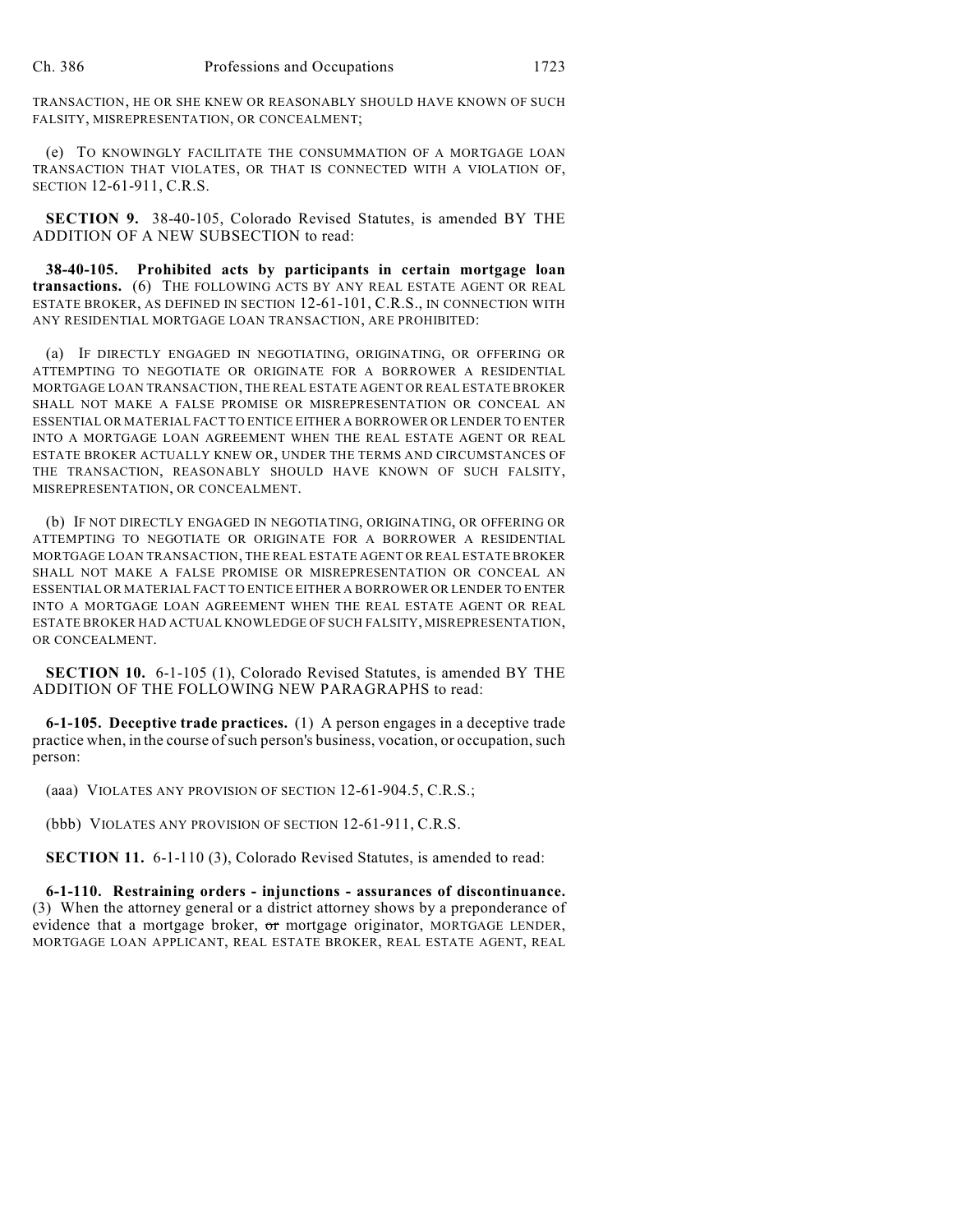ESTATE APPRAISER, OR CLOSING AGENT, OTHER THAN A PERSON WHO PROVIDES CLOSING OR SETTLEMENT SERVICES SUBJECT TO REGULATION BY THE DIVISION OF INSURANCE, has continued to conduct the business of originating PARTICIPATE IN THE ORIGINATION OF mortgage loans in violation of section 38-40-105, C.R.S., after having been previously enjoined from practices in violation of such section, the attorney general or district attorney may, in addition to any other remedies, apply for and obtain, in the court that has previously issued an injunction, a further injunction against continuing to participate in the business of originating mortgage loans for up to two FIVE years.

**SECTION 12. Appropriation.** (1) In addition to any other appropriation, there is hereby appropriated, out of any moneys in the mortgage broker registration cash fund created in Section 12-61-908 (2), Colorado Revised Statutes, not otherwise appropriated, to the department of regulatory agencies, for the fiscal year beginning July 1, 2007, the sum of four hundred ninety-five thousand eighty-four dollars (\$495,084), cash funds, and 2.5 FTE, or so much thereof as may be necessary. Of said sum, one hundred eighteen thousand five hundred ninety-eight dollars (\$118,598) shall be allocated to the executive director's office for the purchase of legal services from the department of law and three hundred seventy-six thousand four hundred eighty-six dollars (\$376,486) and 2.5 FTE shall be allocated to the division of real estate for the implementation of this act.

(2) (a) In addition to any other appropriation, there is hereby appropriated, to the department of law, for the fiscal year beginning July 1, 2007, the sum of one hundred eighteen thousand five hundred ninety-eight dollars (\$118,598) and 1.0 FTE, or so much thereof as may be necessary, for the provision of legal services to the department of regulatory agencies related to the implementation of this act. Said sum shall be from cash funds exempt received from the department of regulatory agencies, executive director's office out of the appropriation for legal services in subsection (1) of this section.

(b) In addition to any other appropriation, there is hereby appropriated, to the department of law, for consumer protection, for the fiscal year beginning July 1, 2007, the sum of two hundred sixty-four thousand six hundred eight dollars (\$264,608), cash funds exempt, and 3.0 FTE, or so much thereof as may be necessary, for the implementation of this act. Said sum shall be from cash funds exempt received from the department of regulatory agencies out of the appropriation to the division of real estate in subsection (1) of this section.

(3) (a) In addition to any other appropriation, there is hereby appropriated, to the department of public safety, for allocation to the Colorado bureau of investigation, for the processing of fingerprint-based criminal history checks for mortgage brokers, for the fiscal year beginning July 1, 2007, the sum of eighty-six thousand eighty-eight dollars (\$86,088), cash funds, and 1.7 FTE, or so much thereof as may be necessary, for the implementation of this act. Said sum shall be from fingerprint processing fees collected by the Colorado bureau of investigation.

(b) In addition to any other appropriation, there is hereby appropriated to the department of public safety, for the fiscal year beginning July 1, 2007, the sum of two hundred eleven thousand two hundred dollars (\$211,200), cash funds exempt, or so much thereof as may be necessary, for pass through to the federal bureau of